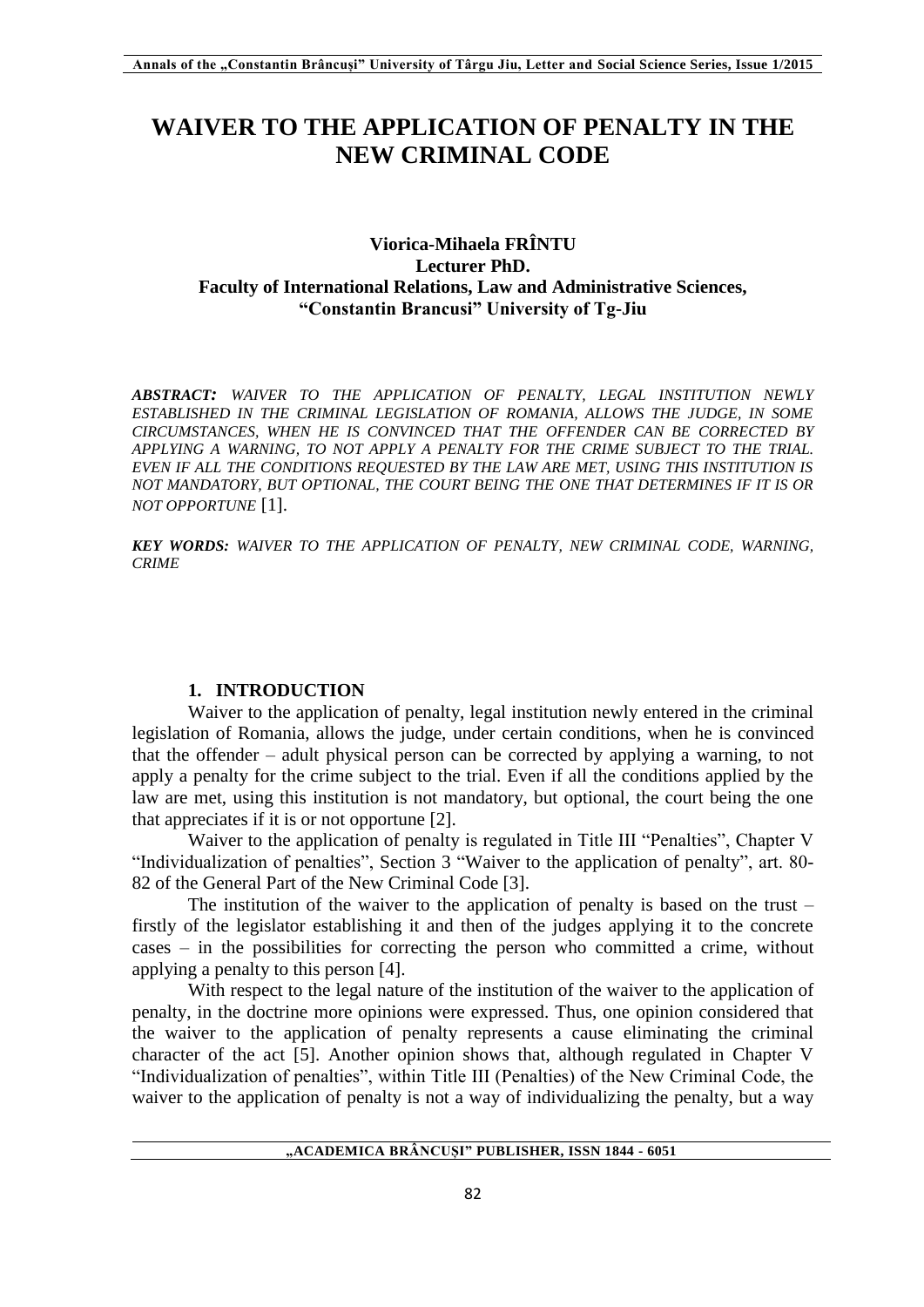of replacing the criminal liability with an administrative liability [6]. Finally, according to another opinion, we agree with, the waiver to the application of penalty is a new institution, an alternative measure for determining a penalty, having no veritable correspondent within the Criminal code of 1968 and representing an extension in the trial stage of the principle of prosecution opportunity, thereby providing the judge with the possibility of not sanctioning some crimes of reduced severity [7].

Therefore, as long as, from the procedural point of view, the waiver to the application of penalty represents one of the procedural solutions (different from the conviction) providing the possibility of solving the criminal legal relationship occurred as a result of a crime, in terms of the substantive law, the institution represents the only measure of legal individualization which may be valorized before the stage of determining a penalty [8].

# **2. CONDITIONS FOR THE WAIVER TO THE APPLICATION OF PENALTY**

Waiver to the application of penalty may be decided by the court if the conditions provided by the law (art. 80 of the New Criminal Code), on the crime committed by the offender are met [9].

### **2.1. Conditions on the committed crime (objective conditions)** [10]:

*a) Penalty provided by the law for the committed crime shall be a fine or imprisonment for 5 years or less;*

The fine may be provided by the law as sole penalty or alternatively with the imprisonment for maximum 5 years (for example, the crime of battery and other acts of violence, provided by the art. 193 paragraph 1 of the New Criminal Code; the fight, provided by the art. 198 paragraph 1 of the New Criminal Code; the termination of pregnancy, provided by art. 201, paragraph 1 of the New Criminal Code; the threat; the harassment; the exploitation of begging, provided by art. 214 paragraph 1 of the New Criminal Code; using a child for begging; the home invasion; the violation of the headquarter; the theft etc.)

If the act remained under the form of attempt, it is the penalty provided by the law for the consumed crime which is important.

### *b )The committed crime should have a reduced severity.*

The form of guilt with which the crime is committed (intention, by fault, oblique intent) is not important.

The reduced social danger of the crime does not result *eo ipso* from the limits of the penalty provided by the law, being necessary the court to find it *in concreto* depending on the following criteria: nature and extension of the caused consequences, used means, way and circumstances in which the crime was committed, reason and intended purpose.

## **2.2. Conditions on the offender (subjective conditions):**

*a) The offender must not have been previously convicted, excepting the cases provided by the art. 42 letter a) and letter b) of the New Criminal Code, namely the acts which are not any more provided by the criminal law and the amnestied crimes, or for which the rehabilitation intervened or the rehabilitation period was completed* (art. 80 paragraph 2 letter a of the New Criminal Code).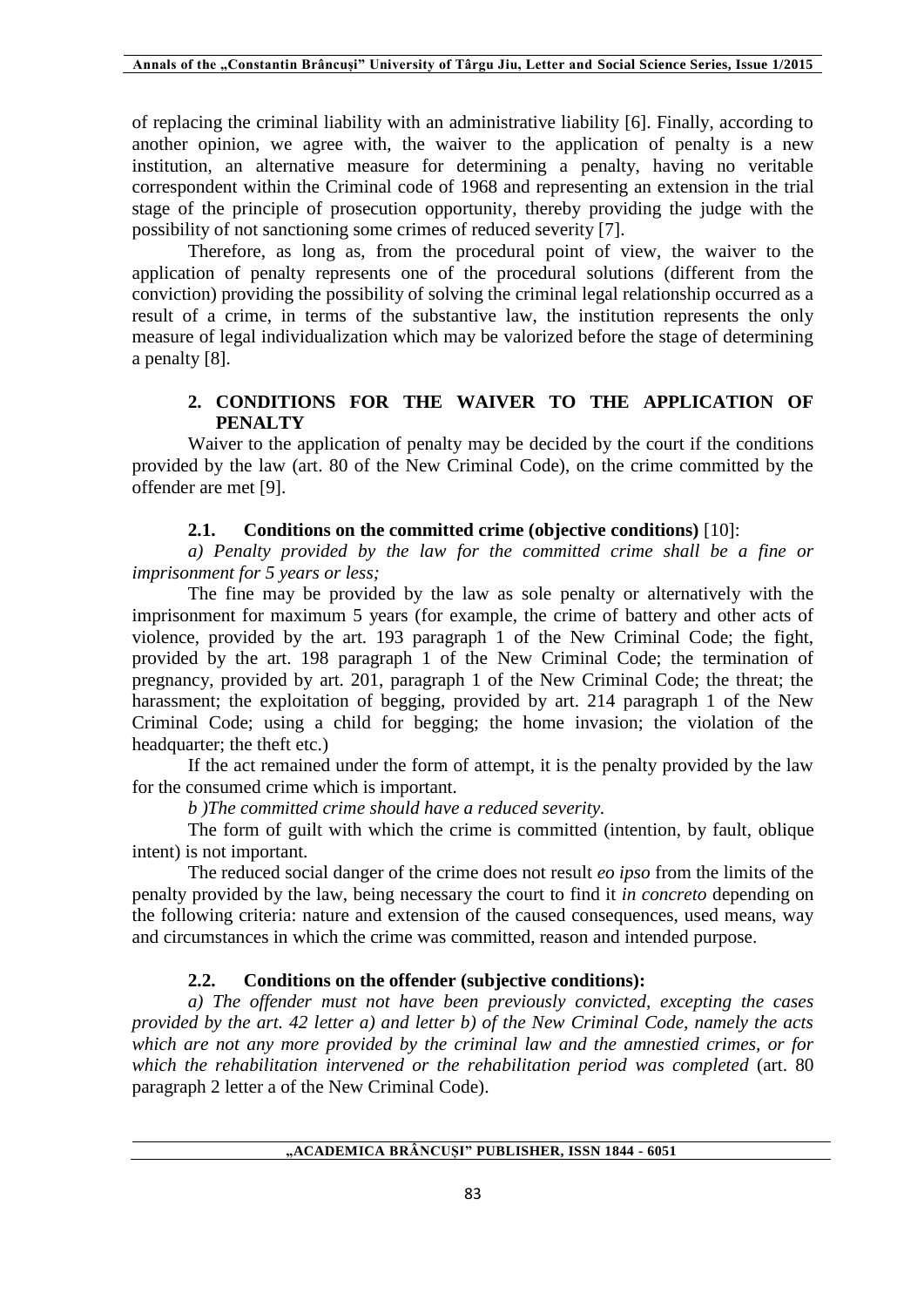Obviously, the text refers to a definitive conviction decision, thus excluding the solution of delay or waiver from which the offender benefited, if they remained definitive more than 2 years before the date of committing the crime for which he/she is on trial [11].

It is not important the form of guilt the crime is committed with (intention, by fault, oblique intent) for which the definitive conviction was decided, nor the penalty provided by the law for this crime or the penalty which was previously determined for the offender (for example, the existence of a definitive conviction to the penalty of fine determined for a crime by fault may be an impediment on deciding the waiver to the application of penalty) [12].

Law no. 187/2012 for applying the Law no. 286/2009 on the Criminal Code [13], in art. 239, provides that the term *conviction* used in art. 80 paragraph 2 letter a) of the New Criminal Code also refers to the decisions by which, against the offender, there was taken, during the age of minority, an educative measure, excepting the case when there are at least 2 years after the execution date or after this measure was considered as executed.

Art. 9 paragraph 2 of the Law no. 187/2012 provides that the crimes committed during the age of minority, for which there were applied penalty based on the provisions of the previous Criminal Code, do not constitute impediments for deciding the waiver to the application of penalty for a crime committed after the definitive conviction.

*b) Against the same offender the waiver to the application of penalty must have not been decided the last 2 years before committing the crime for which he/she is on trial;* 

The Law no. 290/2004 on the criminal record, republished, with the subsequent amendments and completions [14], in art. 6 paragraph 1, provides that within the General Inspectorate of Romanian Police the central criminal record shall be organized and operated registering the physical persons born outside Romania and the foreign legal persons subject to the criminal record, operative records and special records of the police, which committed crimes on the Romanian territory and which were convicted or against which the waiver or delay of penalty was decided or against which preventive measures were decided, as well as the persons found in the situations provided by the art. 14 paragraph 2 of the law.

In art. 9 letter b) the same law provides that, in terms of physical persons, the criminal record shall also include data on waiver or delay of penalty, commencement, interruption and termination of execution of penalties and educational measures, supervised suspension of the penalty execution, replacement, timing and payment of criminal fines.

Waiver to the application of penalty may not be decided for the crime newly committed if against the same offender the penalty was decided by a definitive decision the last 2 years before committing the crime for which he/she is on the trial; in this situation it may decide either the mandatory or optional revocation of the penalty delay, or the maintenance of the previous measure and delaying the penalty for the crime newly committed by fault [15].

*c) The offender must not have absconded from the prosecution or trial or must not have tried to baffle finding the truth or identifying and holding liable the authors or the participants in the crime;* 

For benefiting from the measure of the waiver to the application of penalty, it is necessary that the offender not have made difficult or not have tried to baffle the dispensation of justice, namely he/she should have a loyal procedural attitude [16].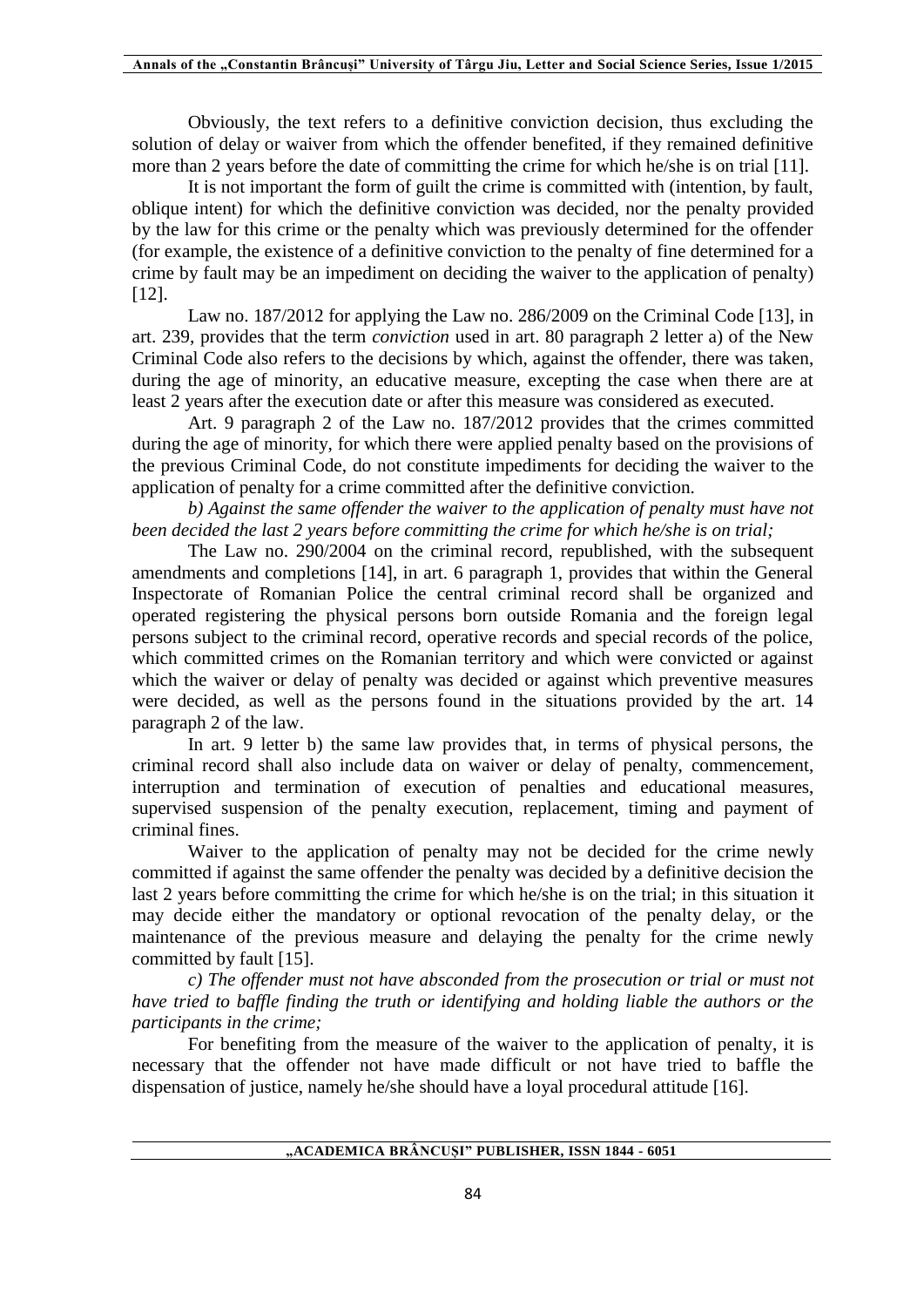*d) In relation to the person of the offender, to his/her behavior before committing the crime, to his/her efforts for eliminating or reducing the consequences of the crime, as well as to his/her possibilities of correction, the court appreciates that applying a penalty might be inopportune due to the consequences it should have on the offender.* 

In order to appreciate that applying a penalty should be inopportune due to the consequences it might have on the offender, the court shall take into account the following criteria: the person of the offender, the behavior he/she had before committing the crime, his/her efforts to eliminate or reduce the consequences of the crime, as well as his/her possibilities of correction. For appreciating these criteria, the court may decide preparing an assessment report by the probation service [17].

The fulfillment of the above mentioned conditions does not create a right for the offender to obtain a solution of waiver to the application of penalty, but only an option, the court having the possibility to decide the delay of penalty or even a conviction solution [18].

Waiver to the application of penalty may be also decided in case of multiple crimes if for each concurrent crime the above mentioned conditions are met.

## **3. WARNING**

When deciding the waiver to the application of penalty, the court applies a warning against the offender, according to art. 81 paragraph 1 of the New Criminal Code.

Thus, applying the warning is not an optional operation of the court, but it is mandatorily decided, whenever it waived to the application of the penalty [19].

According to art. 81 paragraph 2 of the New Criminal Code, the warning consists of presenting the reasons determining the waiver to the application of penalty and warning the offender about his/her further behavior and the consequences to which he/she exposes if committing crimes again.

In case of the concurrence of several crimes, the court applies against the offender, according to the art. 81 paragraph 3 of the New Criminal Code, a single warning.

In the New Criminal Code the warning is not provided among the penalties of criminal law and it is not considered as penalty with administrative character. Unlike the New Criminal Code, which does not define the warning from the legal point of view, the previous Criminal Code provided that the warning [more precisely "reprimand with warning" – art. 91 letter b)] had an administrative character and was applied in case of the institution called "replacement of criminal liability", respectively for the acts which did not represent a social danger needed for a crime (art.  $18<sup>1</sup>$ ). From the interpretation of the provisions of art. 81 of the New Criminal Code it results that the warning is absolutely dependent on the measure of waiver to the application of penalty [20].

According to art. 404 paragraph 3 of the New Criminal Procedure Code [21], when the court decides the waiver to the application of penalty, in the preliminary part it shall mention the application of the warning.

According to art. 575 of the New Criminal Procedure Code, the execution of the warning is immediately carried out, during the meeting where the decision was pronounced. If the warning may not be carried out immediately after being pronounced, its execution may be carried out when the decision shall be declared definitive, by communicating a copy to the person against which it shall be applied.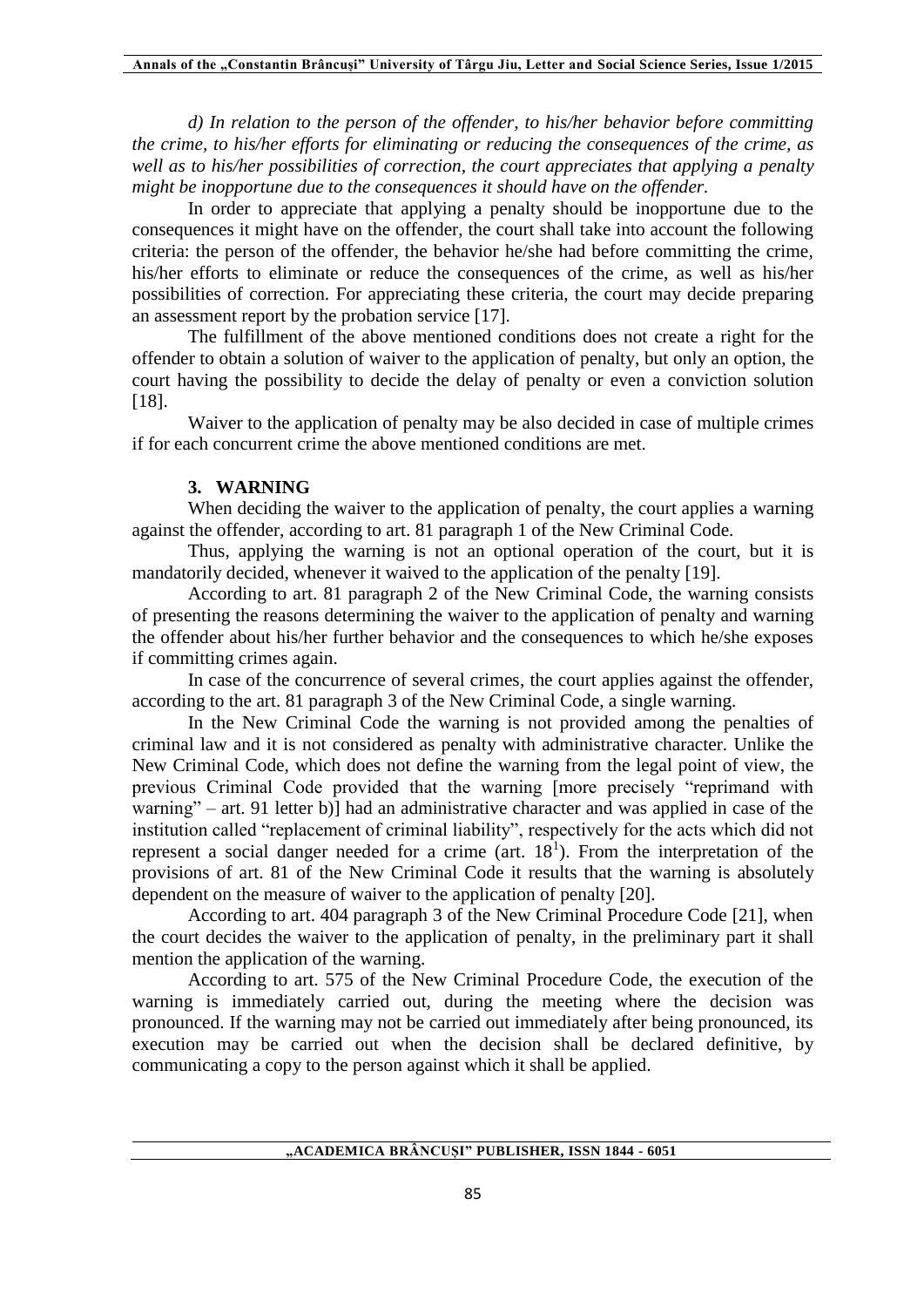#### **4. EFFECTS**

When the court decides the waiver to the application of penalty, it does not pronounce the offender's conviction, but it applies against him/her, as above mentioned, a warning [22].

Once the warning was applied, it is able to warn him/her on the further activity, but it does not establish an additional liability or a consequence related to the "waiver to the application of penalty", if the offender should commit a new crime [23].

The provisions of art. 82 paragraph 1 of the New Criminal Code provide that the person against which it decided the waiver to the application of penalty is not subject to any forfeiting, interdiction or incapacity which could arise from the committed crime.

This means, for example, that regardless the committed crime, the offender may not be forfeited from the right to be custodian or trustee or forbidden to occupy a certain public position or to be forfeited from the right to exercise a certain profession, for the reason that he/she committed a crime [24].

According to art. 82 paragraph 2 of the New Criminal Code, the waiver to the application of penalty does not produce effects on the execution of safety measures and on the civil obligations provided by the decision.

Thus, even if the waiver to the application of penalty is decided, the court may apply in the case safety measures [25] (for example, confiscation of the goods used for committing the crime) or to oblige the offender to totally or partially repair the prejudice caused by the crime, approving the civil action of the civil party [26].

Not being a conviction solution, the waiver to the application of penalty may not be the first term of the relapse or of the intermediary plurality [27].

## **5. CANCELATION OF THE WAIVER TO THE APPLICATION OF PENALTY**

In the provisions of art. 82 paragraph 3 of the New Criminal Code is regulated the cancelation of the waiver to the application of penalty. Thus, if during 2 years after the decision on waiver to the application of penalty was declared definitive, it discovers that the person against which this measure was taken committed another crime before the decision remained definitive, for which a penalty was established even after the expiration of this period, the waiver to the application of penalty shall be canceled and it shall establish the penalty for the crime which initially leaded to the waiver to the application of penalty, then applying, as appropriate, the provisions on multiple crimes, relapse or intermediary plurality.

The procedural provisions on the cancelation of the waiver to the application of penalty are found in art.  $581<sup>1</sup>$  of the New Criminal Procedure Code.

#### **REFERENCES:**

- [1]. Tudorel Toader, Maria-Ioana Michinici, Ruxandra Răducanu, Anda Crişu-Ciocîntă, Sebastian Răduleţu, Mihai Dunea, *Noul Cod penal. Comentarii pe articole*, Publishing house Hamangiu, Bucharest, 2014, p. 168.
- [2]. See Tudorel Toader et al, *op cit.,* p. 168.
- [3]. Law no. 286/2009 on the Criminal code (Official Gazette no. 510 of 24 June 2009) with the subsequent amendments and completions brought by: the Law no. 27/2012 for amending and

### **"ACADEMICA BRÂNCUȘI" PUBLISHER, ISSN 1844 - 6051**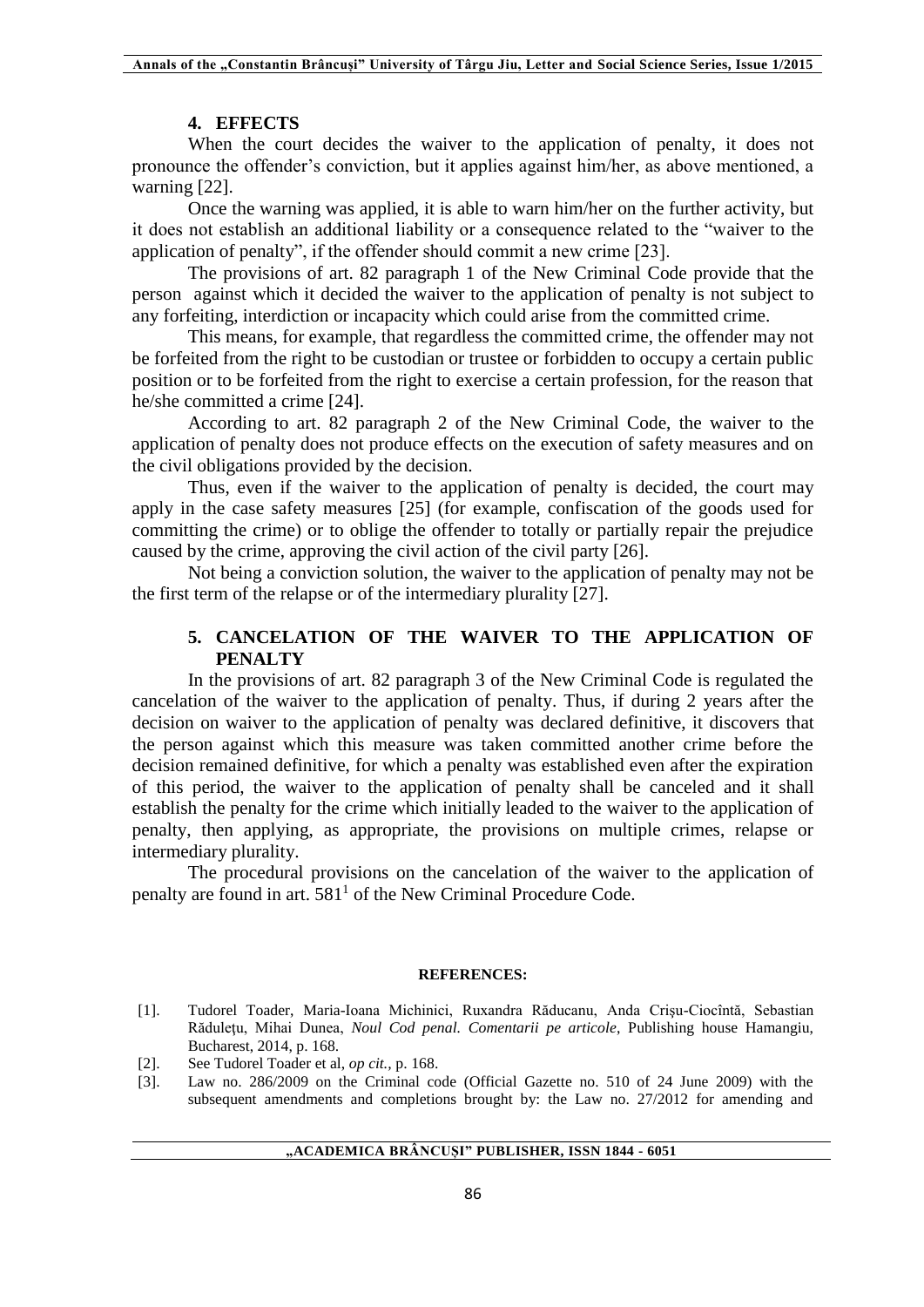completing the Criminal Code of Romania and the Law no. 286/2009 on the Criminal Code (Official Gazette no. 180 of 20 March 2012); Law no. 63/2012 for amending and completing the Criminal Code of Romania and the Law no. 286/2009 on the Criminal Code (Official Gazette no. 258 of 19 April 2012); Law no. 187/2012 for applying the Law no. 286/2009 on the Criminal code (Official Gazette no. 757 of 12 November 2012); Law no. 255/2013 for applying the Law no. 135/2010 on the Criminal Procedure Code and for amending and completing some normative documents including criminal procedural provisions (Official Gazette no. 515 of 14 August 2013); the Decision of the Constitutional Court no. 265/2014 (Official Gazette no. 372 of 20 May 2014); the Decision of the Constitutional Court no. 508/2014 (Official Gazette no. 843 of 19 November 2014); Law no. 159/2014 for the abrogation of the art. 276 of the Law no. 286/2009 on the Criminal Code (Official Gazette no. 887 of 5 December 2014); the Decision of the Constitutional Court no. 732/2014 (Official Gazette no. 69 of 27 January 2015); the Decision of the Constitutional Court no. 11/2015 (Official Gazette no. 102 of 9 February 2015).

- [4]. George Antoniu (coord.), Alexandru Boroi, Bogdan-Nicolae Bulai, Costică Bulai, Ştefan Daneş, Constantin Duvac, Mioara-Ketty Guiu, Constantin Mitrache, Cristian Mitrache, Ioan Molnar, Ion Ristea, Constantin Sima, Vasile Teodorescu, Ioana Vasiu, Adina Vlăşceanu, *Explicaţii preliminare ale noului Cod penal*, Vol. II (art. 53-187), Publishing House Universul Juridic, Bucharest, 2011, p. 161.
- [5]. See Florin Radu, *Renunţarea la aplicarea pedepsei,* in *Dreptul* no. 6/2011, p. 88-90.
- [6]. Viorel Paşca, *Depenalizarea faptei şi înlocuirea răspunderii penale*, in *Dreptul* no. 1/2012, p. 258.
- [7]. Alexandru Rîşniţă, Ioana Curt, *Renunţarea la aplicarea pedepsei. Amânarea aplicării pedepsei*, Publishing House Universul Juridic, Bucharest, 2014, p. 20.
- [8]. *Idem*, p. 21.
- [9]. See Mihail Udroiu, *Drept penal. Partea generală*, Publishing House C.H. Beck, Bucharest, 2014, p. 247.
- [10]. Mihail Udroiu, *op. cit*., p. 247.
- [11]. Alexandru Rîşniţă, Ioana Curt, *op. cit*., p. 32.
- [12]. Mihail Udroiu, *op. cit*., p. 247.
- [13]. Published in the Official Gazette no. 757 of 12 November 2012, rectified (Official Gazette no. 117 of 1 March 2013) amended by: the Law no. 255/2013 for applying the Law no. 135/2010 on the Criminal Procedure Code and for amending and completing some normative documents including criminal procedural provisions (Official Gazette no. 515 of 14 August 2013); Government Emergency Ordinance no. 91/2013 on the procedures for preventing the insolvency and the insolvency procedures (Official Gazette no. 620 of 6 October 2013) declared as non-constitutional by the Decision of the Constitutional Court no. 447/2013 (Official Gazette no. 674 of 1 November 2013) and rejected by the Law no. 1/2015 (Official Gazette no. 18 of 9 January 2015); Government Emergency Ordinance no. 116/2013 on the operation of evaluation committees in prisons, from the reeducation centers and from the arrest and detention centers (Official Gazette no. 837 of 24 December 2013); Law no. 85/2014 on the procedures for preventing the insolvency and the insolvency procedures ( Official Gazette no. 466 of 25 June 2014).
- [14]. Law no. 290/2004 on the criminal record (Official Gazette no. 586 of 30 June 2004), republished (Official Gazette no. 777 of 13 November 2009) amended and completed by: Government Emergency Ordinance no. 54/2010 on some measures for fighting against the fiscal evasion (Official Gazette no. 421 of 23 June 2010); Law no. 255/2013 for applying the Law no. 135/2010 on the Criminal Procedure Code and for amending and completing some normative acts including criminal procedural provisions (Official Gazette no. 515 of 14 August 2013).
- [15]. Mihail Udroiu, *op. cit*., p. 248.
- [16]. *Idem*, p. 249.
- [17]. *Ibidem*.
- [18]. *Ibidem*.
- [19]. George Antoniu (coord.) and colab., *op. cit*., p. 165.
- [20]. *Ibidem*.

Meaning that the warning represents a penalty with administrative character, see Vicentiu-Răzvan Gherghe, *Instituţia renunţării la aplicarea pedepsei în noul Cod penal român*, in *Dreptul* no.

#### **"ACADEMICA BRÂNCUȘI" PUBLISHER, ISSN 1844 - 6051**